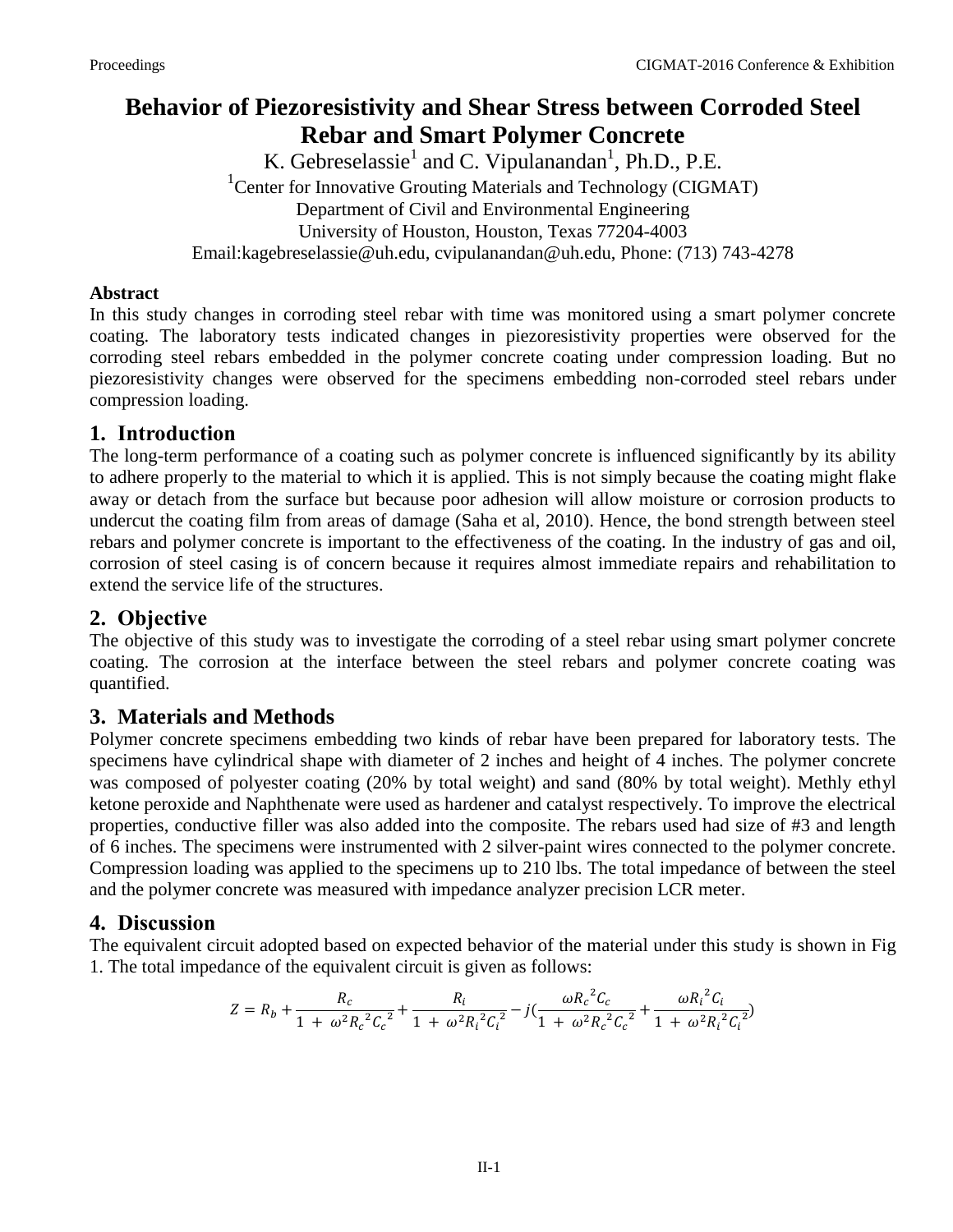

**Figure 1. Equivalent circuit**

In the equation,  $\omega$  is the angular frequency of the applied signal. Applied signal was carried out with frequency range of 20 Hz to 300 kHz. Figure 1 shows the real impedance vs frequency under compression loads for both corroded and non-corroded steel rebars embedded in smart polymer coating. For corroded specimens, the Zreal in low frequency decreases while that of non-corroding specimen shows no change as the compression stress increases.

| <b>Specimen types</b> | $Z_{\text{real}}$ (ohm) |              |              |              |
|-----------------------|-------------------------|--------------|--------------|--------------|
|                       | 0 psi                   |              | 1901 psi     |              |
|                       | $20$ Hz                 | 300 kHz      | $20$ Hz      | 300 kHz      |
| Corroded              | $1.20E + 08$            | $4.50E + 03$ | $6.00E + 07$ | $4.60E + 03$ |
| Non-corroded          | $5.04E + 07$            | $5.51E+03$   | $5.04E + 07$ | $5.60E + 03$ |

**Table 1. Real impedance variations for specimens under compression loading** 



#### **5. Conclusion**

In conclusion, the change in Zreal of the corroded rebars and non-corroded rebars embedded in smart polymer concrete coating was identified. In low frequency range the Zreal decreased when applied compression load increased for corroded specimens. Whereas for non-corroded specimens, the Zreal did not indicate change when applied compression load increased.

#### **6. Acknowledgement**

This study was supported by the Center for Innovative Grouting Materials and Technology (CIGMAT) and Texas Hurricane Center for Innovative Technology (THC-IT), University of Houston, Houston with funding from DOE/NETL/RPSEA (Project 10121-4501-01).

#### **7. References**